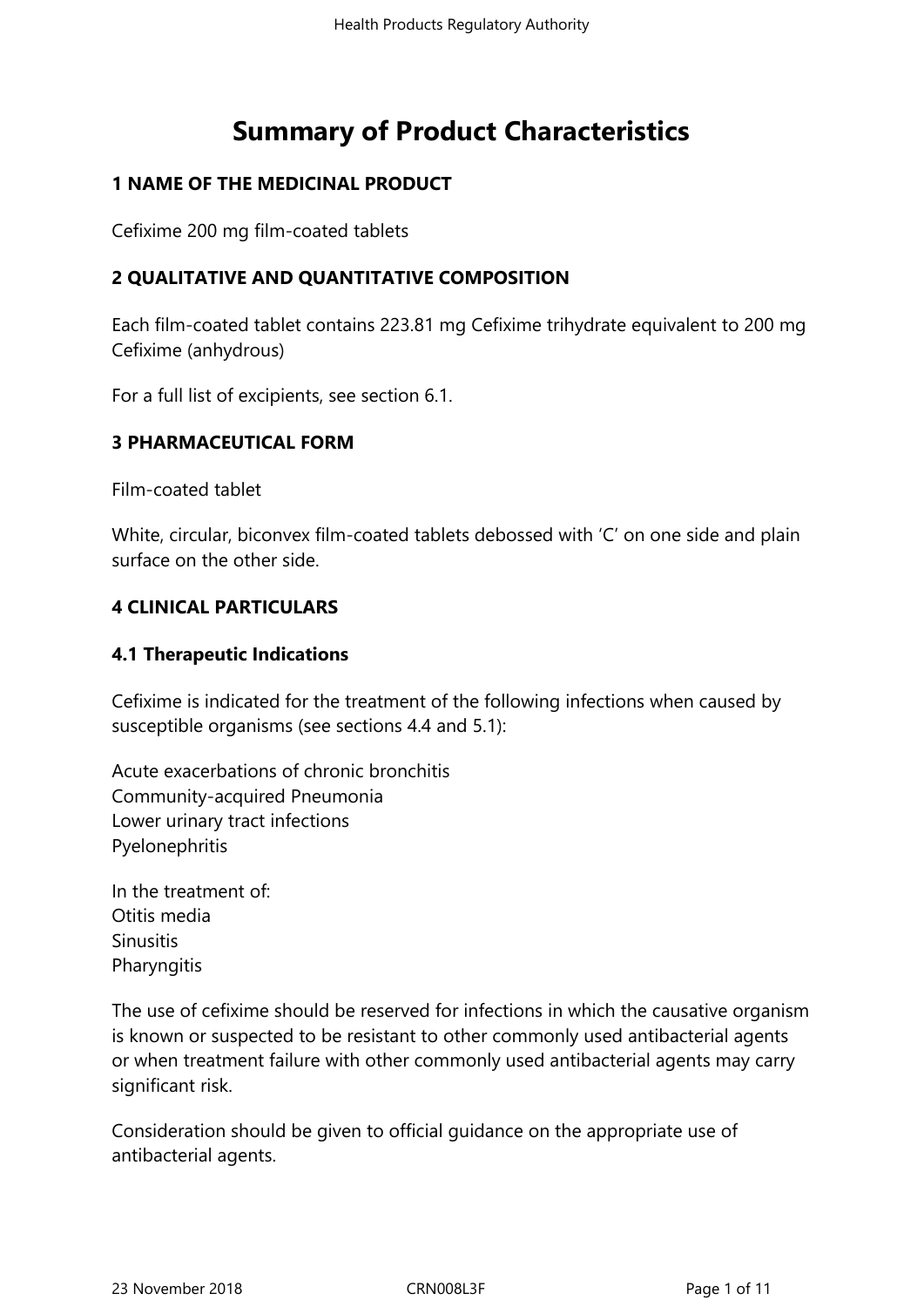# **4.2 Posology and method of administration**

# *Adults*

The recommended dose for adults is 200-400 mg daily according to the severity of infection,taken as a single dose (400 mg may also be taken as two divided doses) (see section 5.1).

# *Elderly patients*

Elderly patients may be given the same dose as recommended for adults. Renal function should be assessed and dosage should be adjusted in severe renal impairment (See above and section 4.4).

#### *Adolescents ≥ 12 years of age*

Adolescents  $\geq$  12 years of agemay be given the same dose as recommended for adults.

# *Children from 6 months to 11 years of age*

It is recommended that children from 6 months to 11 years of age be given cefixime as an oral suspension because 200 mg cannot be adequately dosed for this age group. The recommended dosage for children in this age group is 8 mg / kg body weight / day administered as a single dose or in two divided doses.

#### *Children less than 6 months of age*

The safety and efficacy of cefixime has not been established in children less than 6 months of age.

#### *Renal insufficiency*

Cefixime may be administered in the presence of impaired renal function in adult patients. Normal dose and schedule may be given in adult patients with creatinine clearances of 20 ml/min or greater. In patients whose creatinine clearance is less than 20 ml/min, it is recommended that a dose of 200 mg once daily should not be exceeded. The dose and regimen for patients who are maintained on chronic ambulatory peritoneal dialysis or haemodialysis should follow the same recommendation as that for patients with creatinine clearances of less than 20 ml/min.

There are insufficient data regarding use of cefixime in the pediatric and adolescent age group in the presence of renal insufficiency: the use of cefixime in these patient-groups is not recommended.

# **Method of administration**

Cefixime tablets are for oral administration only. Cefixime tablets should be taken with a sufficient amount of water. Cefixime may be taken with or without food (see section 5.2).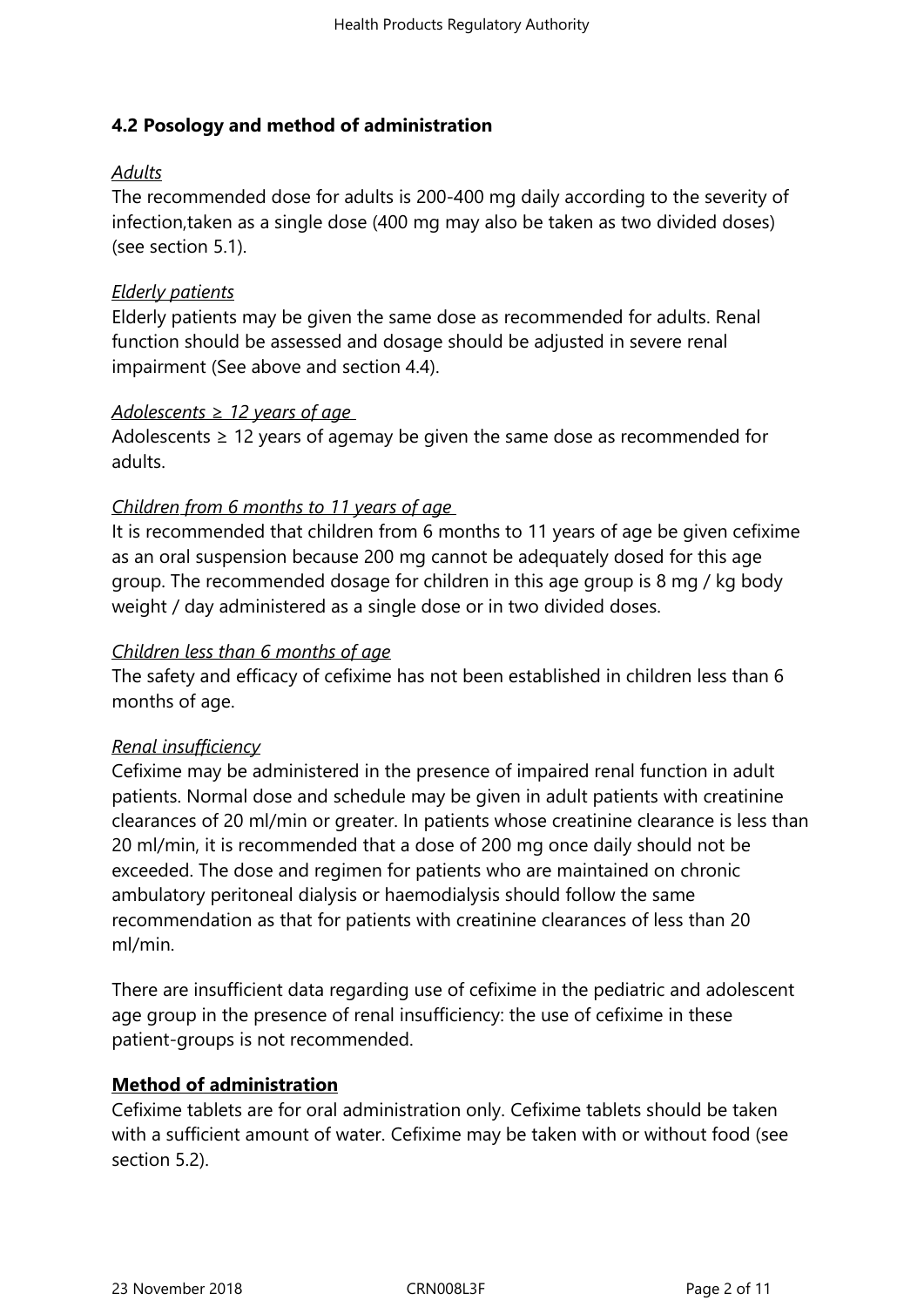#### **Duration of treatment**

The usual course of treatment is 7 days. This may be continued for up to 14 days if required.

#### **4.3 Contraindications**

Hypersensitivity to cefixime, other cephalosporin antibiotics or to any of the excipients.

Previous, immediate and/or severe hypersensitivity reaction to penicillin or any beta-lactam antibiotic.

# **4.4 Special warnings and precautions for use**

Cefixime should be given with caution to patients who have shown hypersensitivity to other drugs. Cephalosporins should be given with caution to penicillin-sensitive patients, as there is some evidence of partial cross-allergenicity between the penicillins and cephalosporins.

Patients have had severe reactions (including anaphylaxis) to both classes of drugs. Special care is indicated in patients who have experienced any allergic reaction to penicillins or any other beta-lactam antibiotics as cross-reactions may occur (for contraindications due to known hypersensitivity reactions see section 4.3).

If severe hypersensitivity reactions or anaphylactic reactions occur after administration of cefixime, the use of cefixime should be discontinued immediately and appropriate emergency measures should be initiated.

#### *Renal insufficiency*

Cefixime should be administered with caution in adult patients with creatinine clearance < 20 ml / min (see sections 4.2 and 5.2). There are insufficient data regarding use of cefixime in the pediatric and adolescent age group in the presence of renal insufficiency: the use of cefixime in these patient-groups is not recommended.

Prolonged use of cefixime may result in the overgrowth of non-susceptible organisms.

Treatment with broad spectrum antibiotics alters the normal flora of the colon and may permit overgrowth of *Clostridia*. Studies indicate that a toxin produced by *Clostridium difficile* is a primary cause of antibiotic-associated diarrhoea. Pseudomembranous colitis is associated with the use of broad-spectrum antibiotics (including macrolides, semi-synthetic penicillins, lincosamides and cephalosporins including cefixime); it is therefore important to consider its diagnosis in patients who develop diarrhoea in association with the use of antibiotics.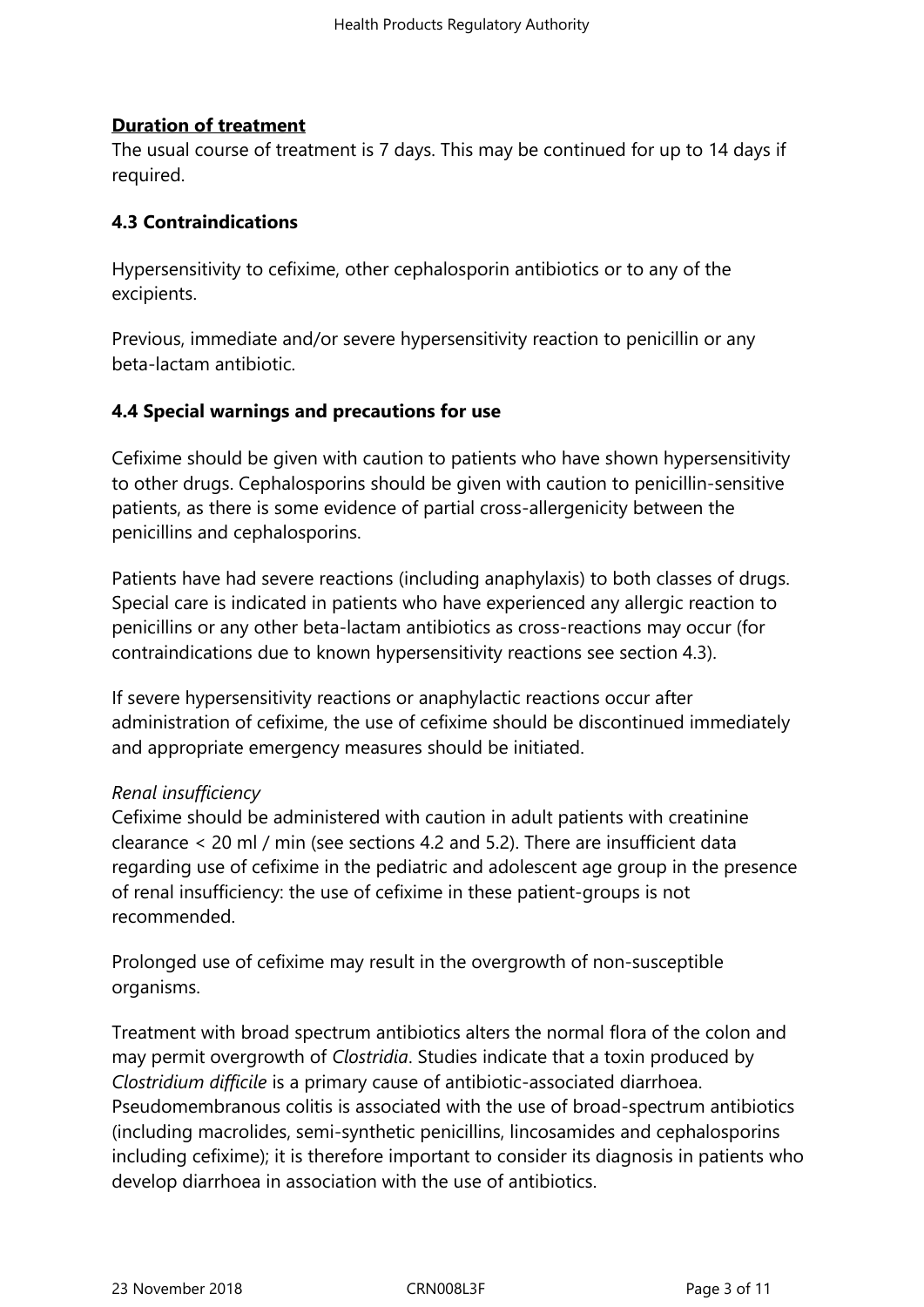In patients who develop severe diarrhoea during or after use of cefixime, the risk of life threatening pseudo-membranous colitis should be taken into account (see section 4.8). The use of cefixime should be discontinued and appropriate treatment measures should be established. Management of pseudomembranous colitis should include sigmoidoscopy, appropriate bacteriologic studies, fluids, electrolytes and protein supplementation. If the colitis does not improve after the drug has been discontinued, or if the symptoms are severe, oral vancomycin is the drug of choice for antibiotic-associated pseudomembranous colitis produced by *C. difficile*. Other causes of colitis should be excluded. The use of medicinal products inhibiting the intestinal peristalsis is contra-indicated.

# **4.5 Interaction with other medicinal products and other forms of interactions**

A false positive reaction for glucose in the urine may occur with Benedict's or Fehling's solutions or with copper sulphate test tablets, but not with tests based on enzymatic glucose oxidase reactions.

A false positive direct Coombs' test has been reported during treatment with cephalosporin antibiotics, therefore it should be recognized that a positive Coombs' test may be due to the drug.

In common with other cephalosporins, increases in prothrombin time have been noted in a few patients. Care should therefore be taken in patients receiving anticoagulation therapy.

# **4.6 Fertility, pregnancy and lactation**

# *Pregnancy:*

For cefixime, no clinical data on exposed pregnancies are available. Animal studies do not indicate direct or indirect harmful effects with respect to pregnancy, embryonal/foetal development, parturition or postnatal development (see section 5.3).

Caution should be exercised when prescribing to pregnant women. Cefixime should not be used in pregnant mothers unless considered essential by the physician.

# *Lactation:*

It is unknown whether cefixime is excreted in human breast milk. Animal studies have shown excretion of cefixime in breast milk. A decision on whether to continue/discontinue breast-feeding or to continue/discontinue therapy with cefixime should be made taking into account the benefit of breast-feeding to the child and the benefit of cefixime therapy to the woman. However, until further clinical experience is available, cefixime should not be prescribed to breast-feeding mothers.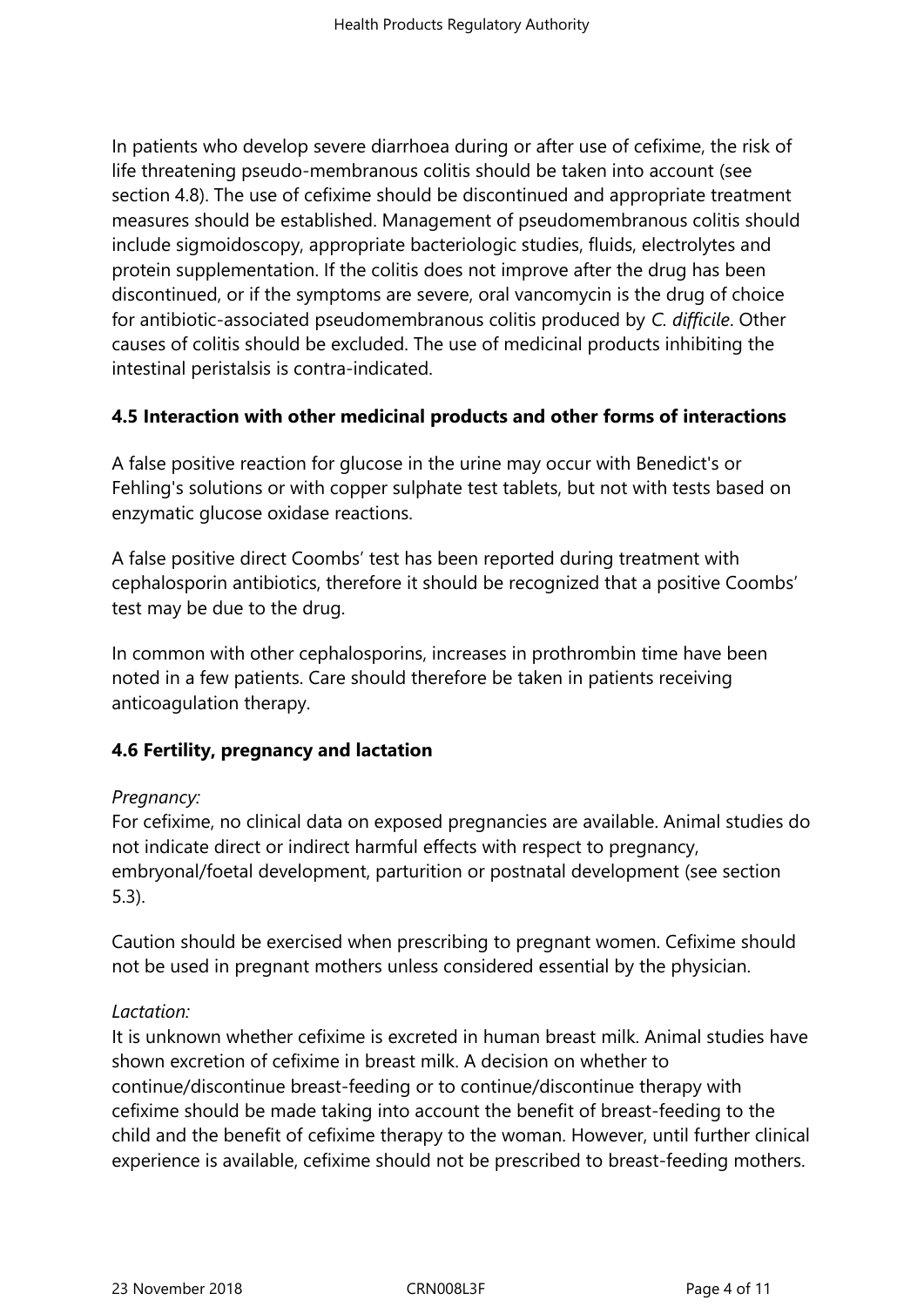# **4.7 Effects on ability to drive and use machines**

Cefixime has no known influence on the ability to drive and use machines. However, side effects may occur (See also section 4.8), which may influence the ability to drive and use machines.

# **4.8 Undesirable effects**

In this section, the following convention has been used for the classification of undesirable effects in terms of frequency:

Common: ≥1/100 to <1/10, Uncommon: ≥1/1,000 to <1/100, Rare: ≥1/10,000 to <1/1,000 and Very rare: <1/10,000

| <b>MedDRA</b><br><b>System Organ</b><br><b>Class</b> | <b>Adverse Drug Reaction</b>                                                       | <b>Frequency</b> |
|------------------------------------------------------|------------------------------------------------------------------------------------|------------------|
| Infections and<br>infestations                       | Superinfection bacterial, superinfection fungal                                    | Rare             |
|                                                      | Antibiotic-associated colitis (see section 4.4)                                    | Very rare        |
| <b>Blood and</b><br>lymphatic<br>system<br>disorders | Eosinophilia                                                                       | Rare             |
|                                                      | Leucopenia, agranulocytosis, pancytopenia,<br>thrombocytopenia, haemolytic anaemia | Very rare        |
| Immune system                                        | Hypersensitivity                                                                   | Rare             |
| disorders                                            | Anaphylactic shock, serum sickness                                                 | Very rare        |
| Metabolism and<br>nutrition<br>disorders             | Anorexia                                                                           | Rare             |
| Nervous system<br>disorders                          | Headache                                                                           | Uncommon         |
|                                                      | Vertigo                                                                            | Rare             |
|                                                      | Psychomotor hyperactivity                                                          | Very rare        |
| Gastrointestinal<br>disorders                        | Diarrhoea                                                                          | Common           |
|                                                      | Abdominal pain, nausea, vomiting                                                   | Uncommon         |
|                                                      | Flatulence                                                                         | Rare             |
| Hepatobiliary<br>disorders                           | Hepatitis, cholestatic jaundice                                                    | Very rare        |
| Skin and                                             | Rash                                                                               | Uncommon         |
| subcutaneous                                         | Angioneurotic oedema, pruritus                                                     | Rare             |
| tissue disorders                                     | Stevens-Johnson syndrome, toxic epidermal<br>necrolysis                            | Very rare        |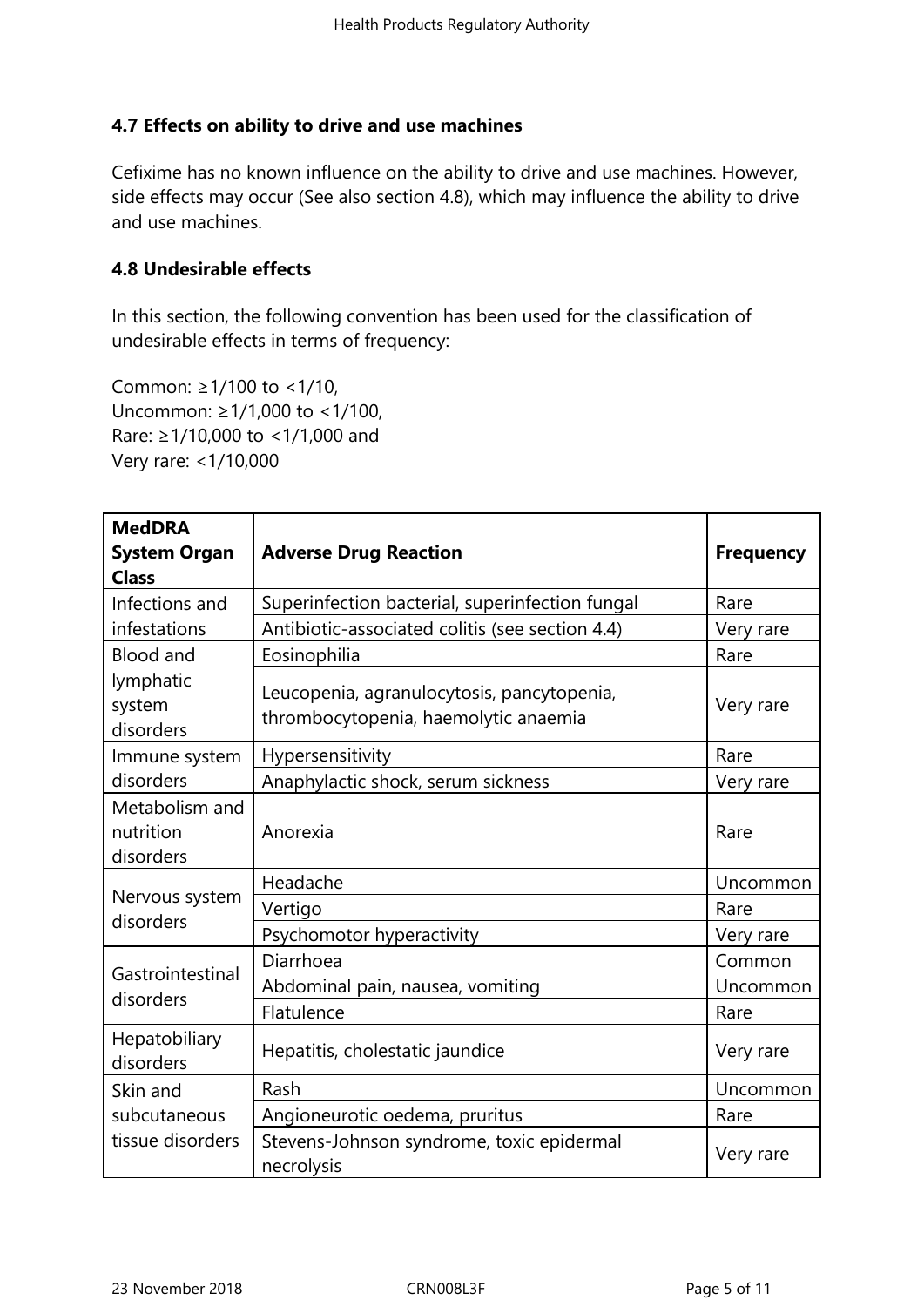| Renal and       |                                                                  |           |
|-----------------|------------------------------------------------------------------|-----------|
| urinary         | Interstitial nephritis                                           | Very rare |
| disorders       |                                                                  |           |
| General         | Mucosal inflammation, pyrexia                                    | Rare      |
| disorders and   |                                                                  |           |
| administration  |                                                                  |           |
| site conditions |                                                                  |           |
| Investigations  | Hepatic enzyme increased (transaminase, alkaline<br>phosphatase) | Uncommon  |
|                 | Blood urea increased                                             | Rare      |
|                 | Blood creatinine increased                                       | Very rare |

# **Reporting of suspected adverse reactions**

Reporting suspected adverse reactions after authorisation of the medicinal product is important. It allows continued monitoring of the benefit/risk balance of the medicinal product. Healthcare professionals are asked to report any suspected adverse reactions via HPRA Pharmacovigilance, Earlsfort Terrace, IRL – Dublin 2; Tel: +353 1 6764971; Fax: +353 1 6762517. Website: www.hpra.ie; e-mail: medsafety@hpra.ie.

# **4.9 Overdose**

There is no experience with overdoses wit[h cefixime.](http://www.hpra.ie/)

# **5 PHARMACOLOGICAL PROPERTIES**

## **5.1 Pharmacodynamic properties**

Pharmacotherapeutic group: ATC code: J01DD08

#### Mode of Action

Cefixime is an antibacterial agent of the cephalosporin class. Like other cephalosporins, cefixime exerts antibacterial activity by binding to and inhibiting the action of penicillin-binding proteins involved in the synthesis of bacterial cell walls. This leads to bacterial cell lysis and cell death.

#### PK/PD relationship

The time that the plasma concentration of cefixime exceeds the MIC of the infecting organism has been shown to best correlate with efficacy in PK/PD studies.

#### Mechanisms of resistance

Bacterial resistance to cefixime may be due to one or more of the following mechanisms: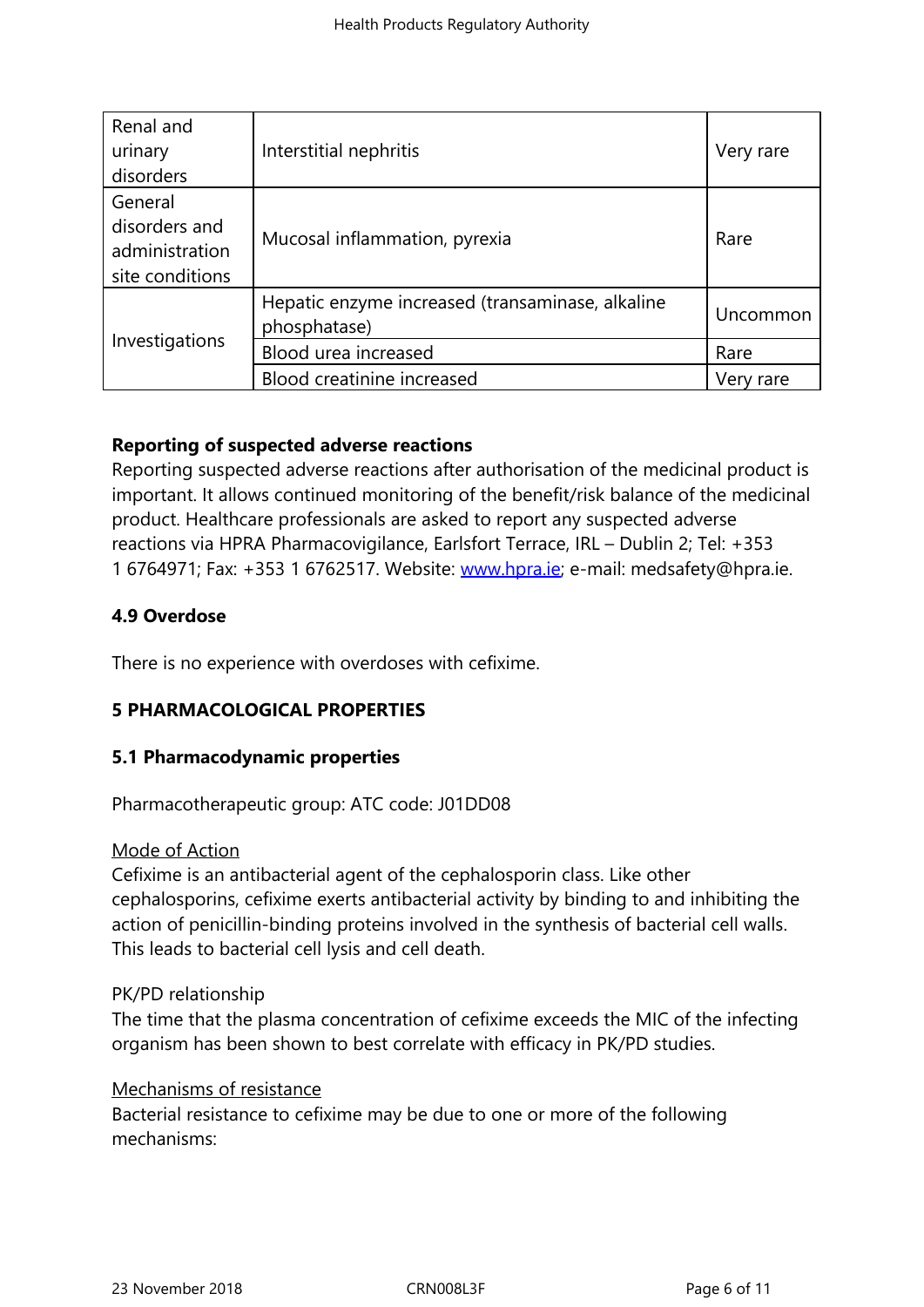- Hydrolysis by extended-spectrum beta-lactamases and / or by chromosomally-encoded (AmpC) enzymes that may be induced or de-repressed in certain aerobic gram-negative bacterial species
- Reduced affinity of penicillin-binding proteins
- Reduced permeability of the outer membrane of certain gram-negative organisms restricting access to penicillin-binding proteins
- Drug efflux pumps

More than one of these mechanisms of resistance may co-exist in a single bacterial cell. Depending on the mechanism(s) present, bacteria may express cross-resistance to several or all other beta-lactams and / or antibacterial drugs of other classes.

#### **Breakpoints**

Clinical minimum inhibitory concentration (MIC) breakpoints established by EUCAST (May 2009) for cefixime are:

- *H.influenzae*: sensitive ≤ 0.12 mg/L, resistant > 0.12 mg/L
- *M.catarrhalis*: sensitive ≤ 0.5 mg/L, resistant > 1.0 mg/L
- *Neisseria gonorrhoeae*: sensitive ≤ 0.12 mg/L, resistant > 0.12 mg/L
- *Enterobacteriaceae*: sensitive ≤ 1.0 mg/L, resistant > 1.0 mg/L (for uncomplicated urinary tract infections only). The breakpoints for Enterobacteriaceae will detect reduced susceptibility mediated by most clinically important beta-lactamases in Enterobacteriaceae. Occasional ESBL-producing strains will be reported susceptible. For purposes of infection control, epidemiology and surveillance, laboratories may wish to use specific tests to screen for and confirm ESBL-production.
- Non-species related breakpoints: insufficient data.

# **Susceptibility**

The prevalence of resistance may vary geographically and over time for selected species and local information on resistance is desirable, particularly when treating severe infections. As necessary, expert advice should be sought when the local prevalence of resistance is such that the utility of the agent in at least some types of infections is questionable.

| <b>Commonly susceptible species</b>               |  |  |
|---------------------------------------------------|--|--|
| <b>Aerobes, Gram positive:</b>                    |  |  |
| Streptococcus pneumoniae (Penicillin-susceptible) |  |  |
| Streptococcus pyogenes                            |  |  |
|                                                   |  |  |
| <b>Aerobes, Gram negative:</b>                    |  |  |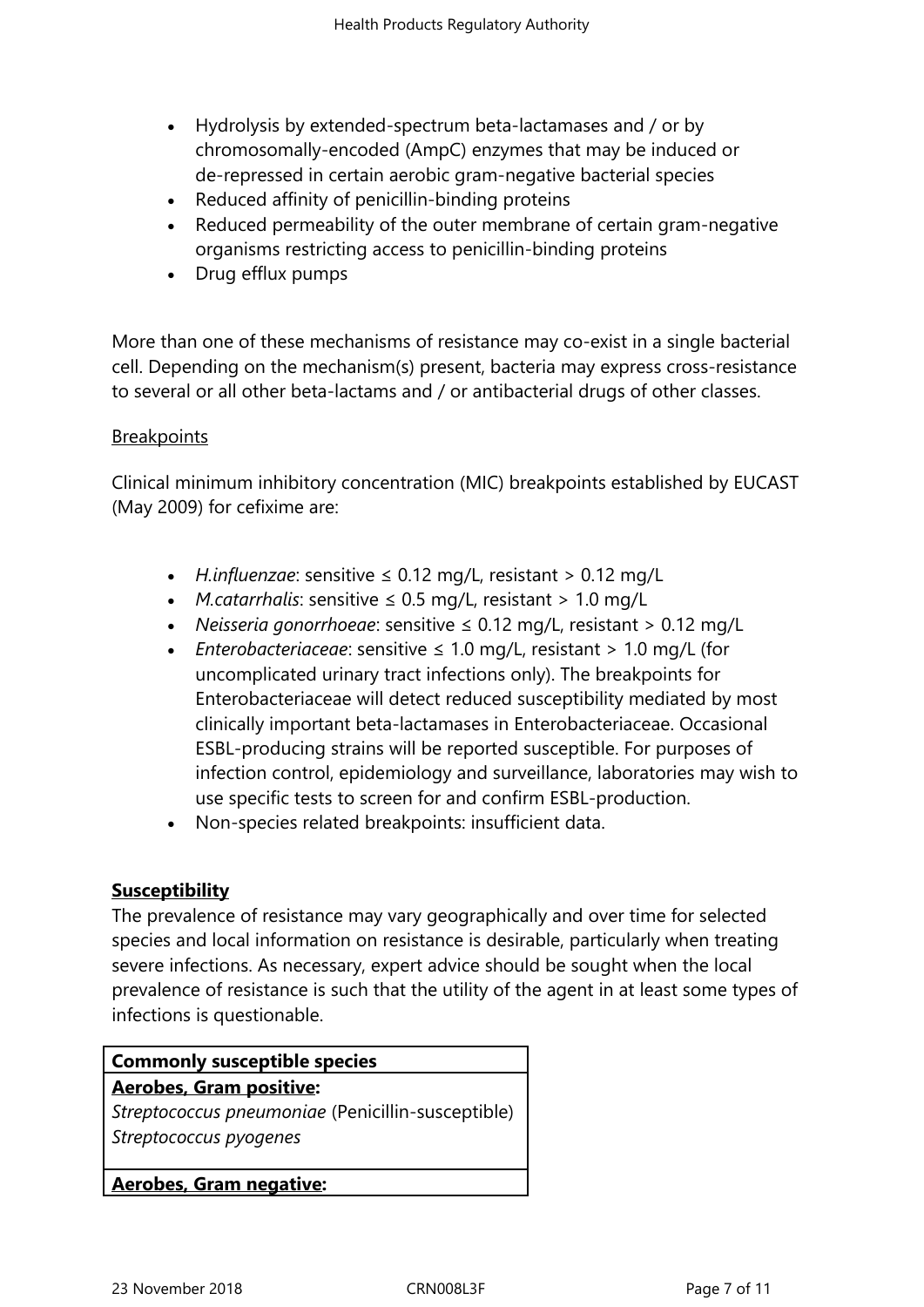| Escherichia coli <sup>%</sup><br>Haemophilus influenzae<br>Klebsiella species %<br>Moraxella catarrhalis<br>Proteus mirabilis <sup>%</sup> |  |  |
|--------------------------------------------------------------------------------------------------------------------------------------------|--|--|
| Species for which resistance may be a problem                                                                                              |  |  |
| Enterobacter species                                                                                                                       |  |  |
| <b>Resistant species</b>                                                                                                                   |  |  |
| Clostridium difficile                                                                                                                      |  |  |
| Bacteroides fragilis                                                                                                                       |  |  |
| Enterococci                                                                                                                                |  |  |
| Pseudomonas species                                                                                                                        |  |  |
| Staphylococcus aureus <sup>+</sup>                                                                                                         |  |  |
| Streptococcus pneumoniae(Penicillin resistant)                                                                                             |  |  |

 $\mathrm{^{\%}}$  Extended spectrum beta-lactamase (ESBL) producing isolates are always resistant **<sup>+</sup>**Cefixime has poor activity against staphylococci (regardless of susceptibility to methicillin)

# **5.2 Pharmacokinetic properties**

#### *Absorption:*

The absolute oral bioavailability of cefixime is in the range of 22-54%. Absorption is not significantly modified by the presence of food. Cefixime may therefore be given without regard to meals.

#### *Distribution:*

Serum protein binding is well characterized for human and animal sera; cefixime is almost exclusively bound to the albumin fraction, the mean free fraction being approximately 30%. Protein binding of cefixime is only concentration dependent in human serum at very high concentrations which are not seen following clinical dosing.

From *in vitro* studies, serum or urine concentrations of 1 mg/L or greater were considered to be adequate for most common pathogens against which cefixime is active. Typically, the peak serum levels following the recommended adult or paediatric doses are between 1.5 and 3 mg/L. Little or no accumulation of cefixime occurs following multiple dosing.

#### *Metabolism and elimination:*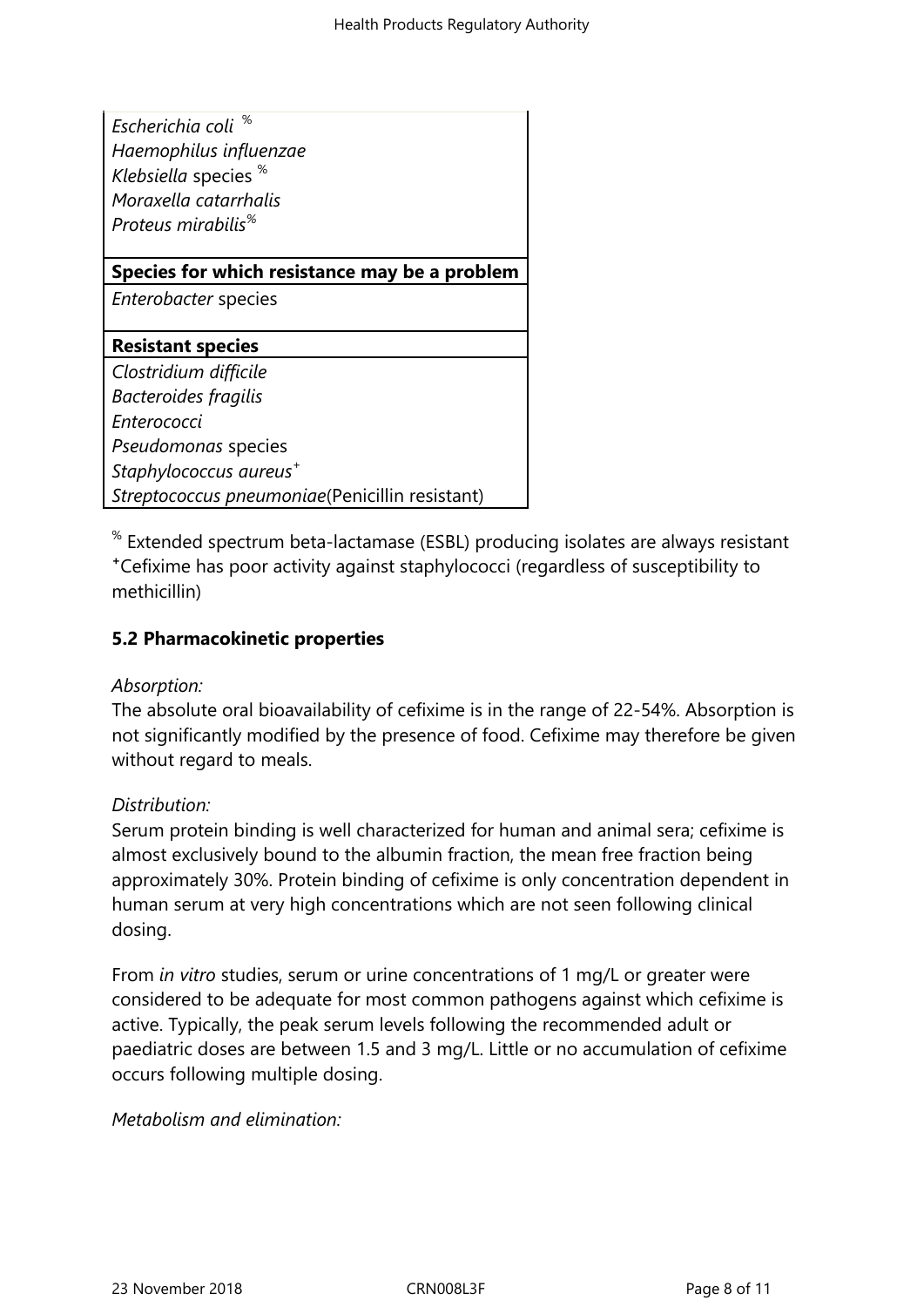Cefixime is predominantly eliminated as unchanged drug in the urine. Glomerular filtration is considered the predominant mechanism. Metabolites of cefixime have not been isolated from human serum or urine.

Transfer of <sup>14</sup>C-labelled cefixime from lactating rats to their nursing offspring through breast milk was quantitatively small (approximately 1.5% of the mothers' body content of cefixime in the pup). No data are available on secretion of cefixime in human breast milk. Placental transfer of cefixime was small in pregnant rats dosed with labeled cefixime.

#### *Special age groups:*

The pharmacokinetics of cefixime in healthy elderly (age > 64 years) and young volunteers (11-35) compared the administration of 400 mg doses once daily for 5 days. Mean  $C_{\text{max}}$  and AUC values were slightly greater in the elderly. Elderly patients may be given the same dose as the general population (see section 4.2).

# **5.3 Preclinical safety data**

There are no findings from chronic toxicity investigations suggesting that any side effects unknown to date could occur in humans. Furthermore, *invivo* and *invitro* studies did not yield any indication of a potential to cause mutagenicity. Long-term studies on carcinogenicity have not been conducted.

Reproduction studies have been performed in mice and rats at doses up to 400 times the human dose and have revealed no evidence of impaired fertility or harm to the foetus due to cefixime. In the rabbit, at doses up to 4 times the human dose, there was no evidence of a teratogenic effect; there was a high incidence of abortion and maternal death, which is an expected consequence of the known sensitivity of rabbits to antibiotic-induced changes in the population of the microflora of the intestine.

# **6 PHARMACEUTICAL PARTICULARS**

# **6.1 List of excipients**

Calcium Hydrogen Phosphate, Anhydrous Starch, Pregelatinised Cellulose, Microcrystalline Silica, Colloidal Anhydrous Magnesium stearate Opadry White Y-1-7000

Opadry White Y-1-7000 contains: Hypromellose (E 464) Macrogol 400 (E 1520)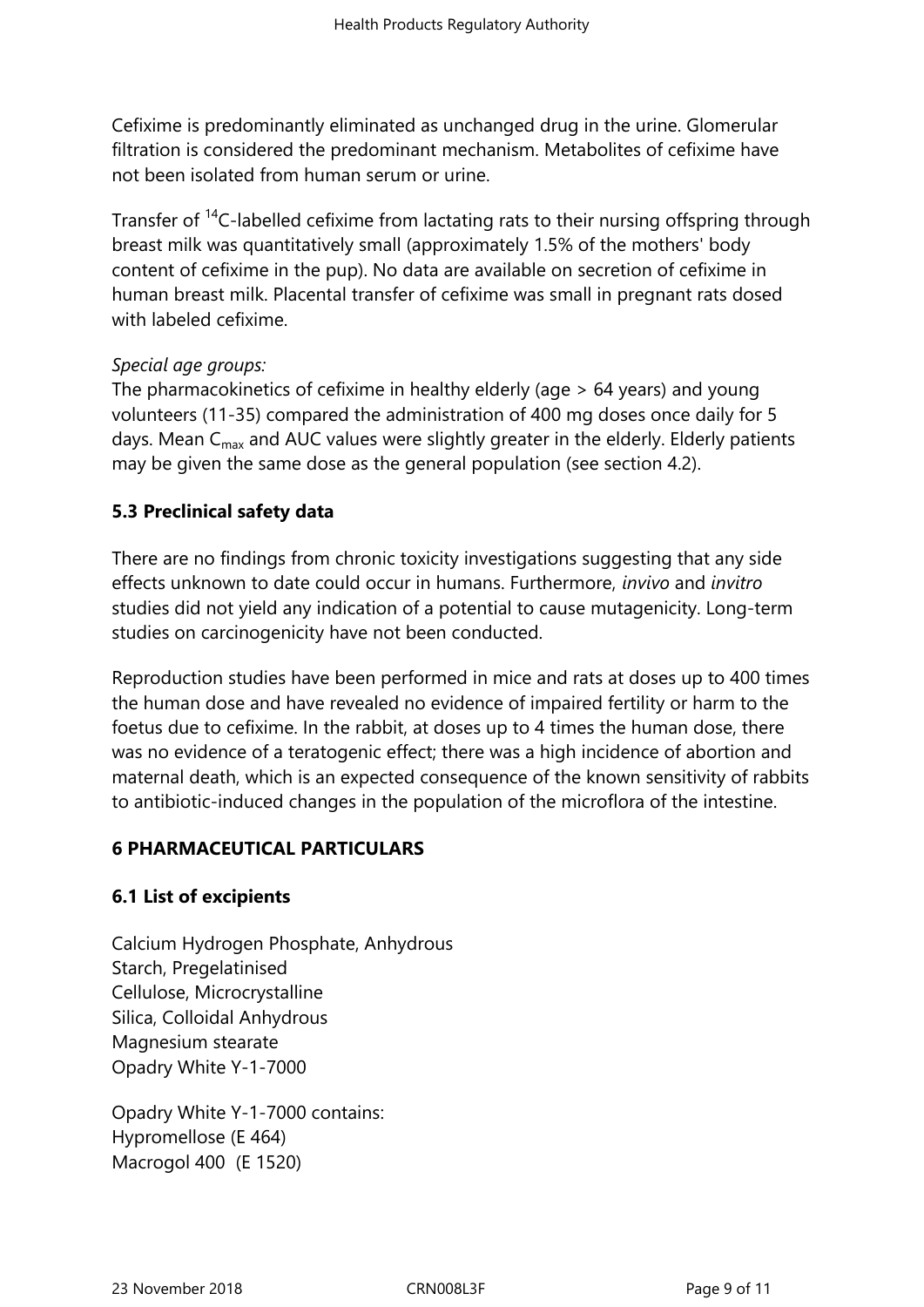Titanium Dioxide (E 171)

# **6.2 Incompatibilities**

Not applicable

# **6.3 Shelf life**

2 years

# **6.4 Special precautions for storage**

Do not store above  $25^{\circ}$ C Keep blister in the outer carton.

# **6.5 Nature and contents of container**

The product is packed in:

PVC/ PVdC/ Al blister pack: 6s, 7s, 10s - One blister packed in a carton along with a PIL. 12s, 14s, 20s - Two blisters packed in a carton along with a PIL. 30s - Three blisters packed in a carton along with a PIL 40s - Four blisters packed in a carton along with a PIL 100s - Ten blisters packed in a carton along with a PIL

Not all pack sizes may be marketed.

# **6.6 Special precautions for disposal and other handling**

Any unused product or waste material should be disposed of in accordance with local requirements.

# **7 MARKETING AUTHORISATION HOLDER**

Orchid Europe Limited Building 3 Chiswick Park 566 Chiswick High Road **Chiswick** London W4 5YA United Kingdom